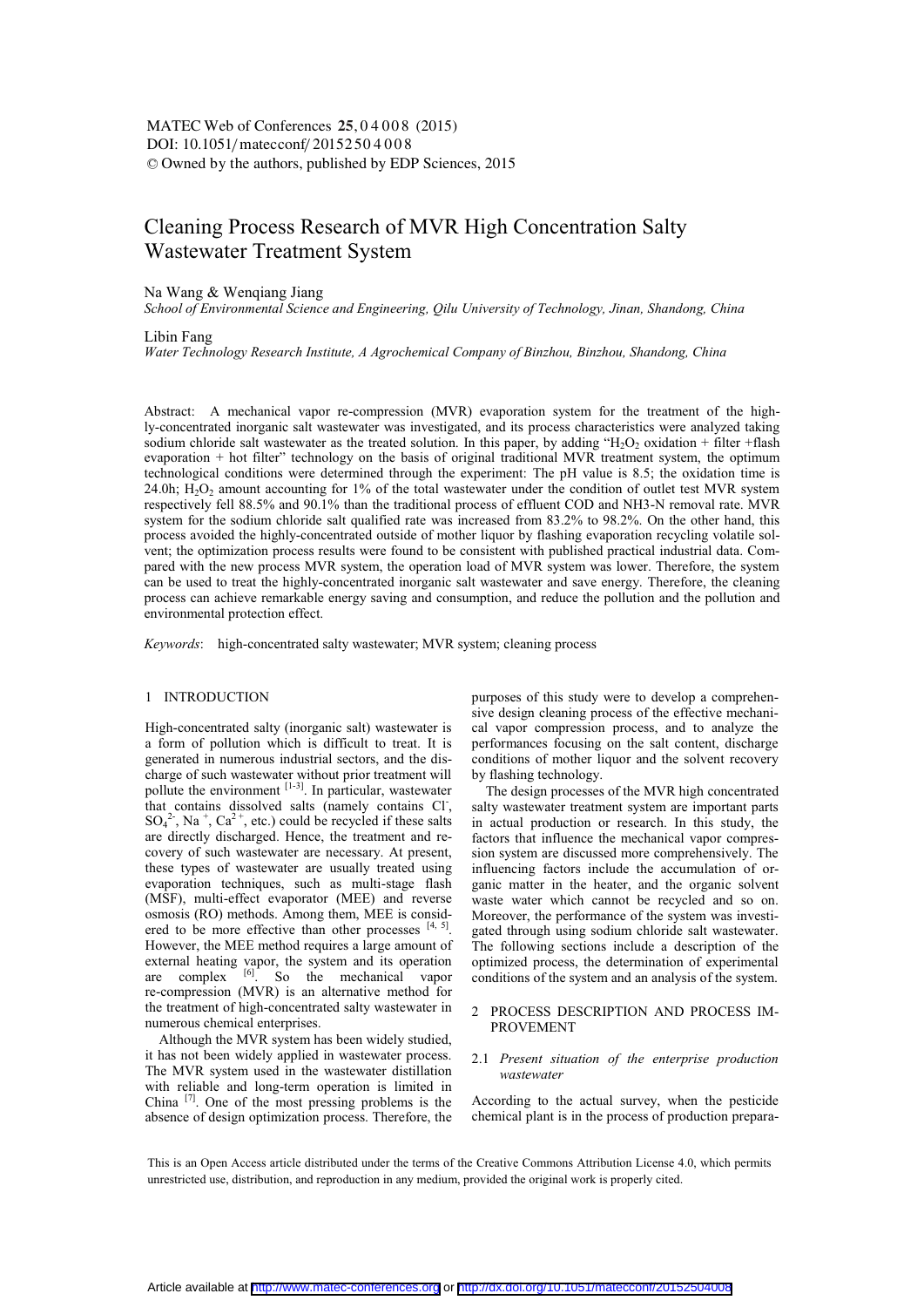tion, the amount of its wastewater emission is about 423.6 tons a day in 2014. And the high-concentrated salty wastewater is about a third of the total discharge quantity. This part of the wastewater mainly contains methanol, toluene, ethanol, acetonitrile, sodium chloride, macromolecular heterocyclic reaction macromolecular by-products and so on. The wastewater appears to be red, containing pharmaceutical intermediates. It is a kind of typical refractory wastewater. The main pollutants include residual polyethylene monomer by polymerization and all kinds of polymerization additives such as dispersant, initiator, termination agent and reaction and decay products and so on. The water quality is as follows: COD is as high as 20000–35000 mg/L, among which the NH3-N is in the range of  $626-1260$  mg/L, the pH value is in the range of  $5.0-$ 6.5 and the NaCl salt content is more than 18%.

High-concentrated salty wastewater refers to the total waste water containing inorganic salt mass fraction which is more than  $3.5\%$  <sup>[8, 9]</sup>. The distillation-based water treatment is a conventional technology in the field of wastewater treatment, especially in the process of high salinity wastewater treatment, which contains salts with Cl<sup>−</sup>, SO4<sup>2−</sup>, Na<sup>+</sup>, Ca<sup>2+</sup> and the mass concentration which is more than  $1\%$  <sup>[10, 11]</sup>. The existence of a large amount of salt can lead to the bacteria cell wall dehydration. Practice has proved that when the content of Cl<sup>−</sup> in water is more than 15g/L, the biochemical process becomes very difficult, and the concentration of Cl<sup>−</sup> is 14–16g/L in enterprises' wastewater production. If we continue to increase the content of Cl<sup>−</sup> , the biochemical processes is very bad, so we must remove the salts in the wastewater in advance in order to improve the effect of biochemical means. These types of wastewaters are usually treated using evaporation techniques. The characteristic of MVR is the reuse of the energy of vapor produced in the evaporator. And the efficiency of MVR is higher than that of MSF and  $MEE$ <sup>[12]</sup>

Our government attaches great importance to the development of MVR wastewater treatment technology, and has put the technology into the national strategic emerging industries. "The complete recycling for zero discharge water vapour recompression crystallization" project has been listed as the "National Strategic Technology Plan for Newly-emerged Industry by the Support of Chinese Academy of Sciences" in one of the themes of energy conservation and environmental protection industries <sup>[13]</sup>. Our government has provided policy and project investment guarantee to establish the domestic independent research and development of MVR crystallization recovery system engineering research platform, and the development of industrial wastewater MVR zero emissions crystal full recovery technology.

Recently, the MVR system is mainly used in the process of high salinity wastewater treatment. Matsuda et al.  $[14]$  used the actual operation data of the treatment process in a heavy chemical industrial field as an industrial application, and the initial feasibility study was undertaken by applying energy conservation and environmental protection from an industrial point of view.

# 2.2 *MVR before optimization processing system*

The sewage in the workshop storage tanks is staged 1– 2 days later by the pump into the sewage transfer tank. Two reconcile the tanks can be alternately used every other day in order to make the sewage mix even. Reconciling the tank is mainly to add liquid alkali pH adjustment. The liquid is filtrated and then into the MVR system. Then after becoming concentrated crystallization in MVR system, it will be concentrated into the centrifuge and directly recycled into reconciled tanks away from the mother liquor. Finally, the concentration of salt crystals will be regarded as a product for sale. We steam out of the condensate to send to the sewage treatment station after Fenton oxidation into biochemical treatment. The specific process is expressed in Figure 1.

As the previous description, the MVR system can precipitate NaCl crystals from the wastewater and quantitative water into the Fenton oxidation and biochemical treatment. Therefore, this system is environmentally friendly. Recently, this kind of MVR system has been mainly used in the process of salt crystals. The major part of literature study of the MVR system is the crystallization of ammonium sulfate [15] sodium chloride [16] and other salts. However, this MVR is not an energy-saving choice for the treatment of high-concentrated salty wastewater if the previously described single-effect MVR system is used. Under certain conditions the mother liquor recycled, the chromaticity of the centrifuged salt increases as the organics of mother liquor increases. At the same time, the higher liquor organics leads to higher power consumption to maintain the heat-transfer temperature difference. Therefore, a certain number of liquor circulation needs to be quantitatively discharged in order to maintain the quality of salt. The main problems are divided into four aspects about the MVR system in high-concentrated salty wastewater treatment process, and the main problems are presented as follows:

(1) The solvent content in the wastewater becomes more and more, and the solvent content of being more than 10% will subsequently lead to the multi-effect evaporation steamed effluent COD which becomes high, thus affecting water quality of subsequent pretreatment effluent.

(2) Salt content in the waste water was larger. And the mixed wastewater including sodium chloride, potassium chloride and organic halogen contains salt after evaporation, causing multi-effect evaporation at the scene of the salt. Small amounts of workshop intermediates, whose appearance is grey and red-brown organic impurities, are unable to deal with. They can only become waste.

(3) After the mother liquor of high-concentrated wastewater which is separately discharged through using four-effect evaporator concentrate is processed, the treated wastewater is incorporated by low concen-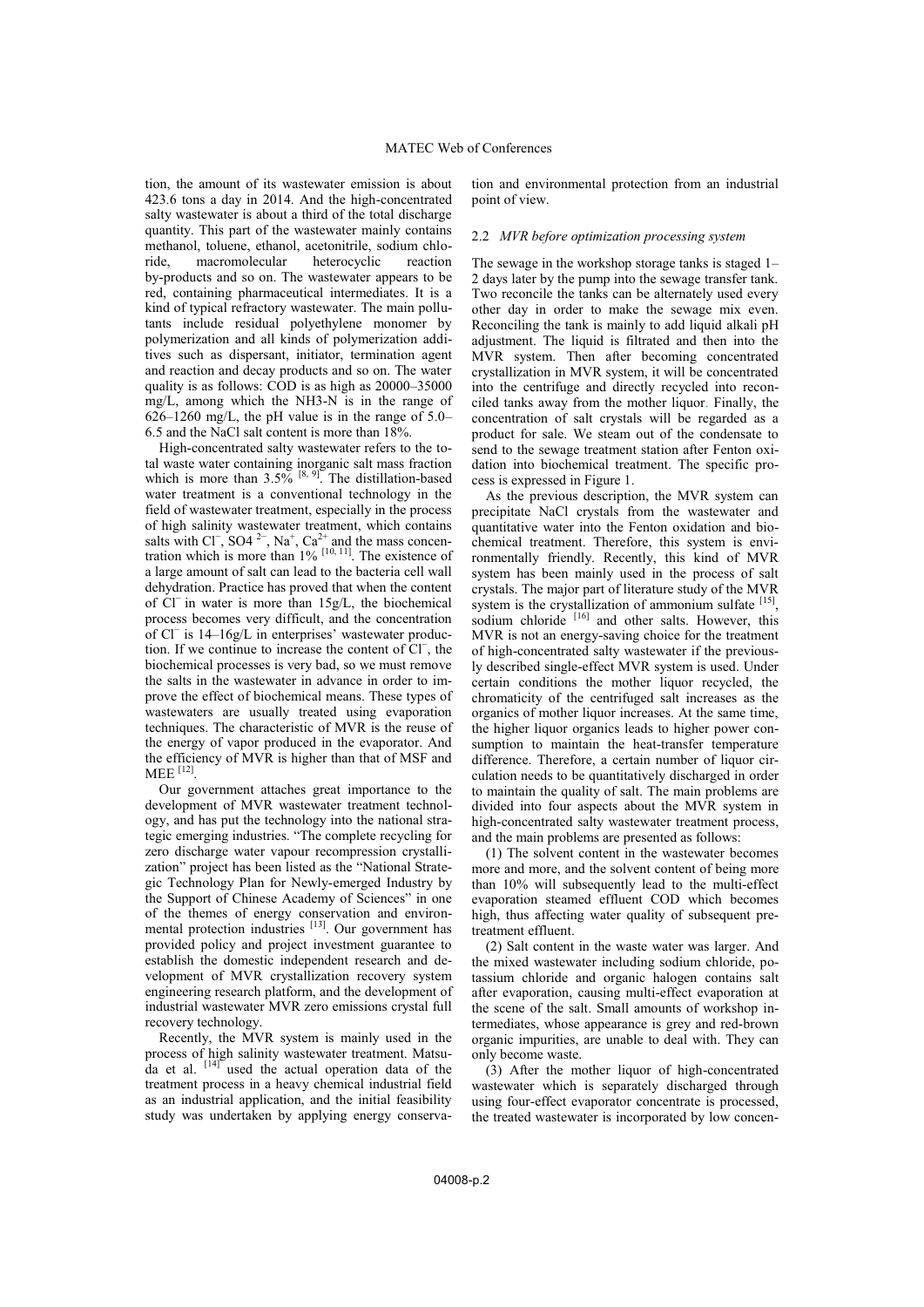# EMME 2015



Figure 1. MVR before optimization processing system



Figure 2. MVR optimized processing system

tration waste water treatment processes. However, in the process of high-strength wastewater, the main problem is that the high solvent content causes the multi-effect evaporator scaling phenomenon to be more serious, affecting the amount of change heat treatment. What's worse, more waste oil and tar-like substances can cause blockage of multi-effect evaporator heat exchanger tube.

So it is necessary to optimize the traditional process from the aspect of process technology. Liang, et al. [17] reported on the MVR evaporation method of saline wastewater treatment process. Yu Haichen, et al. [18] thoroughly investigated the improved MVR process to improve the efficiency of wastewater treatment. In addition, they found that MVR can be combined with other systems such as MSF  $[19-22]$  and MEE  $[21-23]$  systems.

#### 2.3 *MVR optimized processing system*

According to the above defects and considering the salt chromaticity which is the accumulation of organic matter in the heater, the final decision is that adding "H<sub>2</sub>O<sub>2</sub> oxidatio + filter + flash evaporation +hot filter" technology. The operation is simple, and it can greatly reduce the energy consumption. After being optimized, the high salt wastewater treatment process is shown in Figure 2.

The building of the MVR optimized processing system is based on the relation of energy saving, consumption and reduction of pollution and efficiency in each part of the system. Compared with the actual working conditions, the processing system reaches a good desired effect: (1) zero discharge of mother liquid of high-concentrated organic impurities; (2) recycling salt chromaticity drop, and the salt content which is over 95% has reached the delivery requirements; (3) a large part of the solvents are recycled after fully utilization, and it simultaneously reduces the evaporator MVR system operation load, hence greatly reducing the company operation cost. Therefore, this system is environmentally friendly.

# 3 THE CHOICE OF OPTIMUM CONDITION

# 3.1 *Optimum H2O2 dosage and reaction time*

In the workshop, we take 4 groups of 500 mL high-concentrated salty wastewater samples, and the measured water quality is as follows: 22027.04 mg/L COD, 671.6 mg/L NH<sub>3</sub>-N, pH 8.5, including our  $22\%$ of sodium chloride salt, and the methanol accounting for 23.7% in total. Then according to the proportion of 5L, 10L, 15L and 20L water which are added to  $H_2O_2$ , those reactions which are respectively for 2.0h, 4.0h,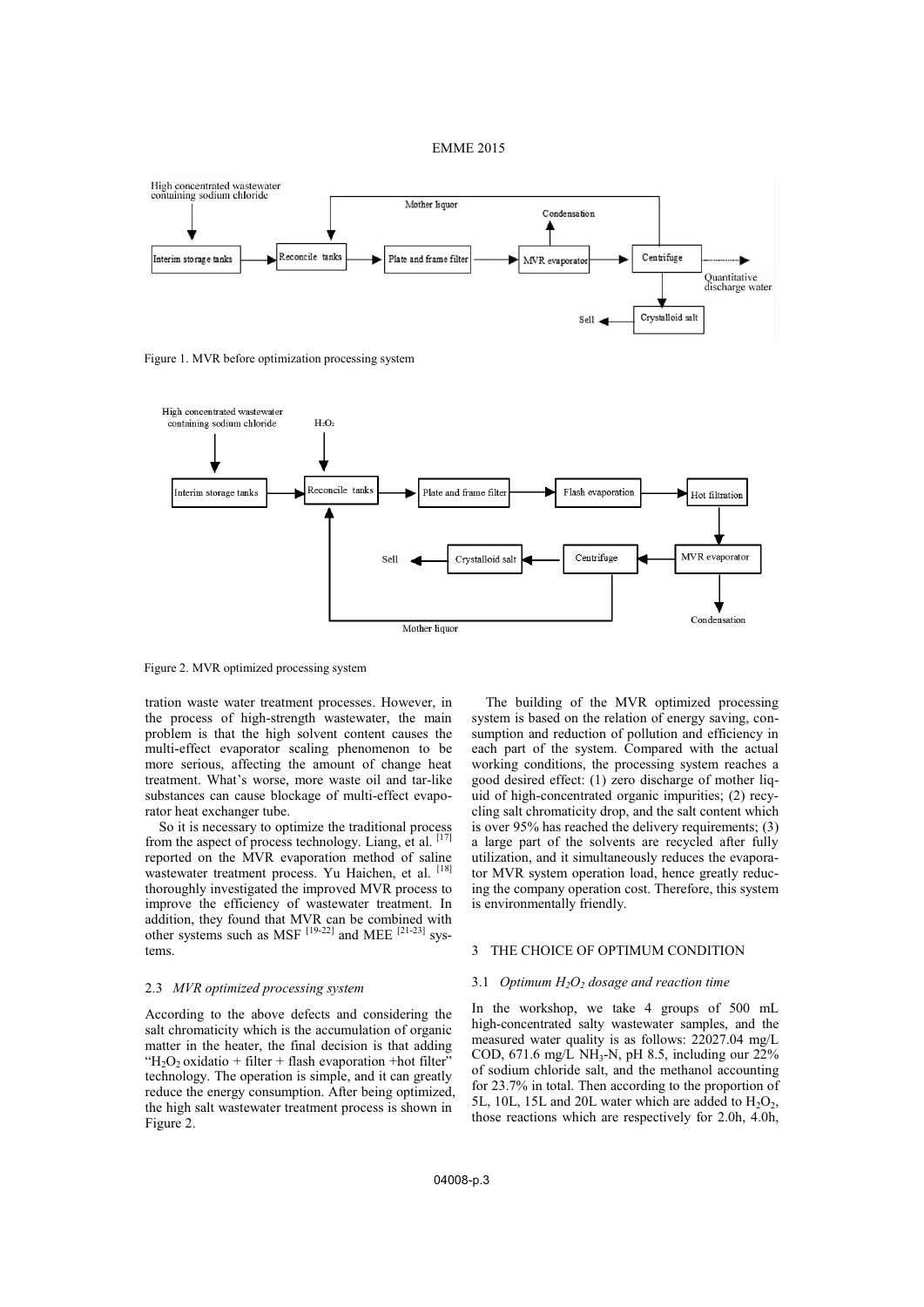6.0h, 8.0h and 24 hours under the condition of pH 8.5 are simultaneously evaporated out of salt. The experimental results are shown in Figures 3 and 4:



Figure 3.  $H_2O_2$  dosage and reaction time on the influence of the waste water COD



Figure 4.  $H_2O_2$  amount of influence on the NH<sub>3</sub>-N and salt content

Figure 3 shows the results for the influence of the waste water COD on account of  $H_2O_2$  dosage and reaction time. As being also evident in Figure 3, the waste water COD has a certain degree of being reduced with the increase of the reaction time. The degradation of waste water COD and NH3-N rate is increased as the response time increases, and the amount of  $H_2O_2$  is 10L; 15L/water COD degradation rate is highest and the qualified rate of salt is the best. As shown in Figure 5, the influence of  $H_2O_2$  amount on the  $NH<sub>3</sub>-N$  and salt content is evident when the amount of hydrogen peroxide under different conditions is added. The figure can be easily found that the sodium chloride salt content is peaked when the amount of hydrogen peroxide is 10L/cubic water. So it is optimum to choose the  $H_2O_2$  amount which is 10L  $H_2O_2$ /cubic water. And the longer the reaction time is, the better the effect can be. It can be judged according to the color and turbidity of water, and it needs to react for at least 8 hours. However, considering the

two which reconcile the tanks can be alternately used together, so the reaction time we choose is 24 hours.

## 3.2 *Optimum pH value conditions*

For the same sample, according to the proportion, 10L  $H_2O_2$ /cubic water under the condition of pH 5.5, 6.5, 7.5, 8.5, 9.5 and 10.0 respectively responses in 24 hours. After the flash process and MVR treatment, we compare the reaction condition, and the experimental results are shown in Figure 5:



Figure 5. Degradation rate versus the oxidation reaction at different pH value condition

Figure 5 shows the degradation rate versus the oxidation reaction at different pH value condition. The pH value condition is respectively chosen from 5.5 to 10. It can be seen from Figure 3 that the degradation rate is slightly increased with the increase of pH value. The results also show that it is similar to the hydrogen peroxide treatment effect under the condition of acid and alkaline conditions, but the effect of reaction under condition of alkaline reaction is slightly better than the effect of acid condition. Through the comparison of the color salt and COD reduction rate and the comprehensive consideration of color in water sample, we choose to directly add the hydrogen peroxide to do oxidation processing under alkaline conditions. Then we can find that there are a lot of flocs when mother liquor reacts with hydrogen peroxide under the alkaline condition. And it can be used to neutralize acidic waste water and won't make cost rise. Therefore, reaction pH value we choose is 8.5.

## 3.3 *Influence of adding flash device for waste water treatment*

The raw water is filtered into the flash system after oxidation, and then we control the flash system according to the different solvents with different control temperature by 1–3% of the distillate water. The flash water contains light component (this topic is to steam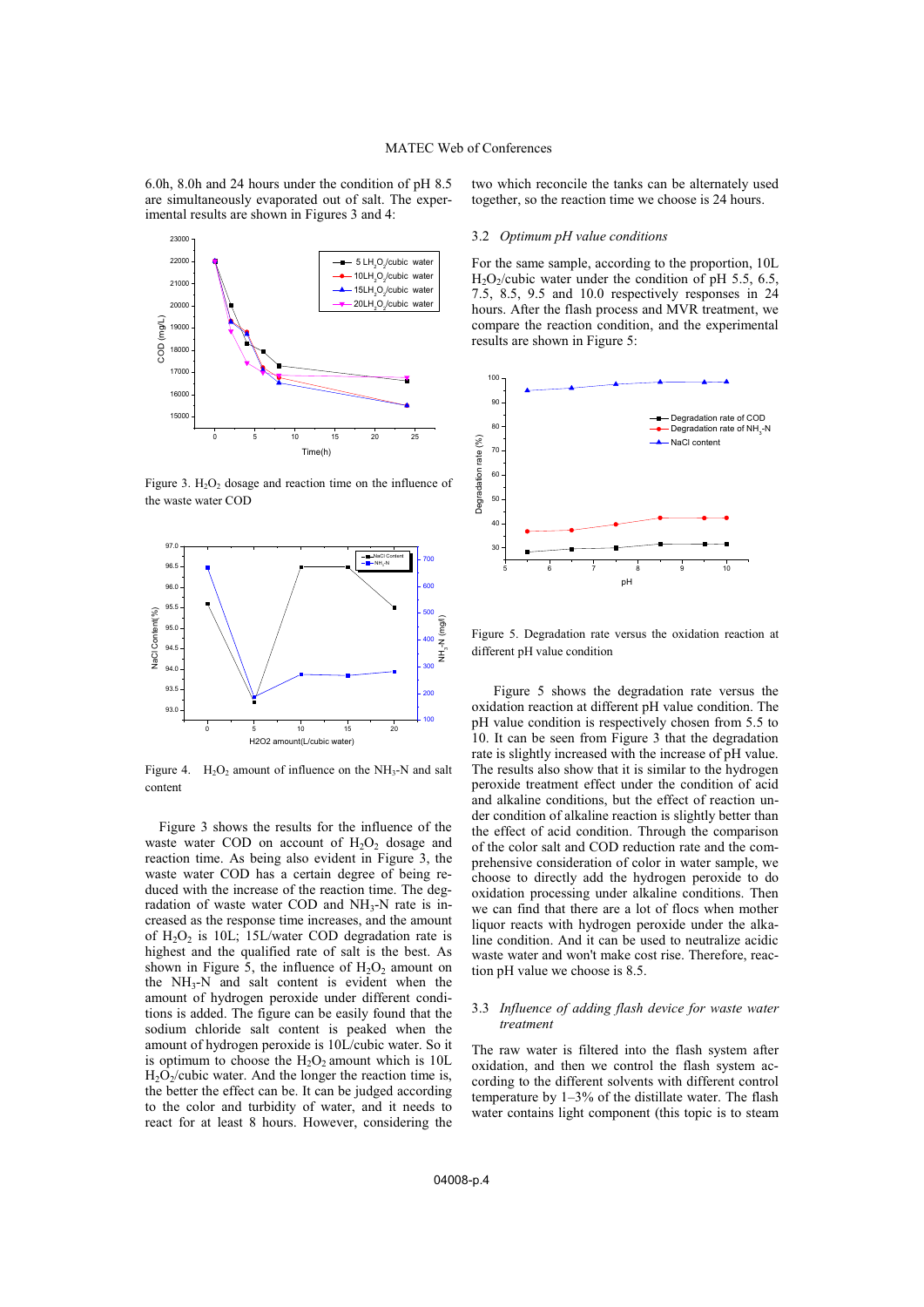| <b>EMME 2015</b> |  |
|------------------|--|
|------------------|--|

| Monitoring<br>point | <b>State</b>         | COD(mg/L) | $NH_3-N(mg/L)$ | NaCl<br>con-<br>tent of the<br>first out $(\% )$ | NaCl content after 35 times<br>reuse of mother liquor $(\%)$ |
|---------------------|----------------------|-----------|----------------|--------------------------------------------------|--------------------------------------------------------------|
| Raw water           | Raw water tanks      | 15506.40  | 327.2          |                                                  | --                                                           |
| MVR inlet           | Without flash before | 15506.40  | 327.2          | --                                               | $- -$                                                        |
|                     | After add the flash  | 9020.42   | 96.74          | $- -$                                            | --                                                           |
| <b>MVR</b>          | Without flash before | 12783.62  | 236.22         | 83.2                                             | 67.2                                                         |
| outlet              | After add the flash  | 1472.22   | 23.46          | 98.2                                             | 96.2                                                         |

Table 1. Adding flash system for wastewater treatment effect

out of methanol), and the pH value of adjusted water is neutral. A large number of free ammonia exhalations are steamed out with light component, which enter the MVR system's content is reduced. Therefore, even the centrifugal mother liquor which was repeatedly reused will also not affect the quality of salt; what's more, it can greatly reduce the high concentrated emission of mother liquor at the same time. The specific test results are shown in Table 1.

According to the results of calculation and analysis above, after adding flash system, it can not only recover solvents but also make the MVR import water COD and NH<sub>3</sub>-N be respectively reduced by  $41.83\%$ and 70.4%. Meanwhile, the effluent COD and  $NH<sub>3</sub>-N$ MVR system were respectively reduced by 88.5% and 90.1% than before without flash. It can also greatly reduce the operation load of MVR evaporation system at the same time. Also, it can be seen that the centrifugal NaCl salt content is above from 80% to 98% at the first time, but salt quality of mother liquor stay above 95% for several times. So it can avoid the mother liquor to be discharged in order to maintain the quality of the salt. The literature shows that the flash system can achieve higher energy efficiency than that of the conventional processes.

## 4 CONCLUSION

A comprehensive optimization process is developed to overcome the problems in traditional MVR system in practical production. The overall pH value condition, response time and oxidant dosage were given in the optimization process. The performance of the system was investigated using high salinity wastewater containing NaCl. This process by adding " $H_2O_2$  oxidation  $+$  filter  $+$  flash evaporation  $+$  hot filter" technology is on the basis of originally traditional MVR treatment system, and the optimum technological conditions were determined through the experiment: The pH value is 8.5; the oxidation time is 24.0h;  $H_2O_2$  amount accounting for 1% of the total wastewater under the condition of outlet test MVR system respectively fell 88.5% and 90.1% than the traditional process of effluent COD and NH<sub>3</sub>-N removal rate. The MVR system is used for the sodium chloride salt qualified rate which is increased from 83.2% to 98.2%. On the other hand, this process can avoid the high concentrated outside of mother liquor by flashing evaporation recycling volatile solvent. The optimization process results were found to be consistent with practical industrial data which was published. Compared with the new process MVR system, the operation load of MVR system was lower.

The experimental and practical industrial data indicated that the optimized MVR system is more energy-conserving and environmentally-friendly than traditional system when they are used to treat sodium chloride wastewater. It can not only effectively improve the clean production level of this company, but also have a very important practical guiding significance for the high-concentrated salty wastewater treatment of chemical enterprise.

#### REFERENCES

- [1] G. Parthasarathy, & R.F. Dunn, 2004. Graphical strategies for design of evaporation crystallization networks for environmental wastewater applications, *Adv. Environ. Res.* 8: 247-265.
- [2] A. Fakhru'l-Razi, A. Pendashteh, L.C. Abdullah, D.R.A. Biak, S.S. Madaeni, & Z.Z. Abidin, 2009. Review of technologies for oil and gas produced water treatment. *Hazard. Mater*.170: 530-551.
- [3] L. Di Palma, N. Verdone, A. Chianese, M. Di Felice, C. Merli, E. Petrucci, & G. Veriani, 2002. Treatment of wastewater with high inorganic salts content, *Environ. Eng. Sci.* 19: 329-339.
- [4] O. Lefebvre, & R. Moletta, 2006. Treatment of organic pollution in industrial saline wastewater: a literature review, *Water Res*. 40 3671-3682.
- [5] D.F. Zhao, J.L. Xue, S. Li, H. Sun, & Q.D. Zhang, 2011. Theoretical analyses of thermal and economical aspects of multi-effect distillation desalination dealing with high salinity wastewater, *Desalination* 273:292-298.
- [6] Lin Liang, Dong Han, Ran Ma, & Tao Peng, 2013. Treatment of high-concentration wastewater using double-effect mechanical vapor recompression, *Desalination* 314: 139–146.
- [7] Yasu Zhou, Chengjun Shi, & Guoqiang Dong, 2014. Analysis of a mechanical vapor recompression wastewater distillation system, *Desalination* 353: 91-97.
- [8] Woolard C R, & Irvine R L. 1995.Treatment of hypersaline wastewater in the sequencing batch reactor. *Water Research*, 29: 1159-1168.
- [9] Shaomei Nong, Handong Li, & Shuzeng Zhang, et al. 2007. Treatment technology research progress of hyper-